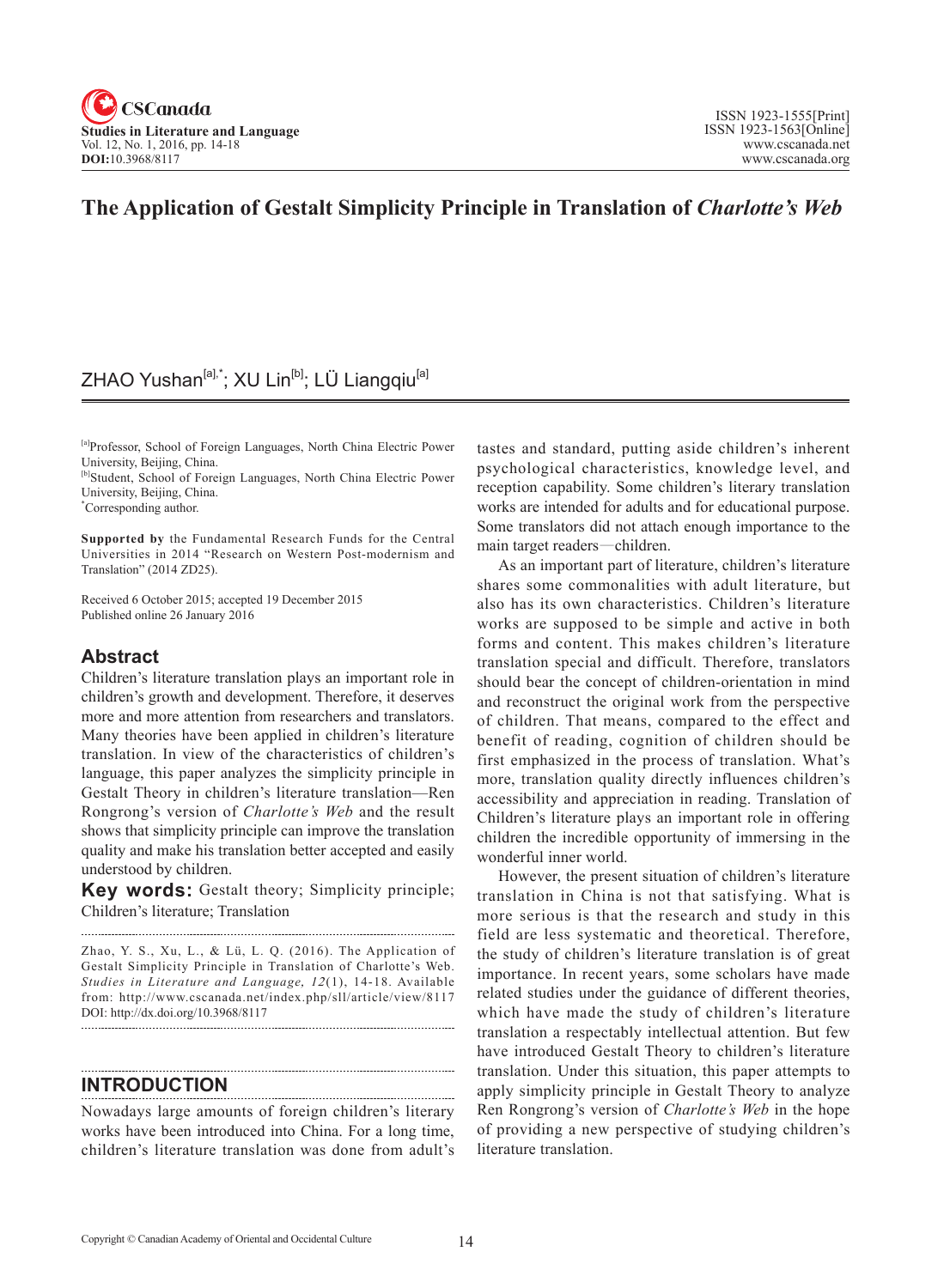# **1 . L A N G U A G E F E A T U R E S O F C H I L D R E N ' S L I T E R A T U R E TRANSLATION**

Translated versions of children's literature are welcomed by children. They are written in Chinese but originated from foreign works. Some language features of children's literature translation can be summarized from large amounts of children's literature translation. This paper focuses on two of them: duplication words, short and simple sentences.

## **1.1 Reduplication Words**

As one of the characteristics of Chinese children language, reduplication words are commonly used in children's literature translation, thus making it different from the language of adults. The reasons of the application of reduplication words in children's literature translation can be elaborated from the following three aspects: Firstly, due to their young age and cognitive level, children do not have enough Chinese characters in store to express their thoughts and feelings as well as to understand others. Nevertheless, reduplication words express meaning by the repetition and organization of the same sound without using too many Chinese characteristics. Therefore, reduplication words make the most of children's limited vocabulary and enable children to reach beyond their capacity to the unlimited literary works. For example, "芳草如茵" in Chinese adult literature would be "绿绿 的草" in children's literary works. Secondly, repetition of the same sound, whether it is a syllable or a word, it is subject to the physiological characteristic of children. As for children, whose vocal organ development might be incomplete, the pronunciation of two similar sounds is much easier and more natural than two different ones. This provides a good explanation of children's saying "饭饭" instead of "吃饭". Thirdly, repeated syllables reinforce the harmony of language both in from and voice effect. The thought of symmetry is highly valued in Chinese. "From morphology, it is blatantly self-evidence that the complete repetition of a Chinese character can achieve parallel or symmetrical pattern, which shows the parallelism value in Chinese reduplicated words." (Liu, 2012) On the other hand, reduplication words with bright rhythm and beautiful sound inspire imagination and reduce difficulty of comprehension, especially for those who cannot read and mainly get access to literary works through listening to parents or teachers.

## **1.2 Short and Simple Sentences**

In English, the main sentence structure is subordination, which is long and complex. While most of the sentences in Chinese are short in length and with simple structures. Such linguistic difference between two languages provides the implication that translators should transform complex sentences in English into short sentences in Chinese, especially for children's literature translation, whose readers are children with incomplete cognitive level and limited vocabulary. The short sentences here refer to both short simple sentences and clauses with simple structures in English. Researches in psychological linguistics show that children at first master simple sentences and then learn about complex sentences. Most of the time, complex and long sentences increase difficulty for the young readers and they have to make more efforts to process the information and structures. The preference for short and simple sentences in children's literature translation is quite reasonable. Firstly, compared to long sentences, there is less information in short sentences. While processing a new sentence, children do not pay attention to all the information in it. Instead, they get the meaning of the sentence by only focusing on some information and trying to connect it with the related images from memory (Zhu, 1981). Secondly, generally, the simple sentence structures of short sentences subject to children's comprehension ability. Any sentence can be divided into semantic information and syntax structure. Children tend to comprehend a sentence first by processing the former one rather than the latter one. Only when they fail to connect the new information they come across with what is known in mind will they turn to syntax structure (Wang, 1985). Therefore, short or simple sentences save children the trouble of making extra efforts and are in accordance with children's strategy of processing sentences. Thirdly, children are born to be vivacious and lively, constantly searching for whatever that is active and fresh. Short and simple sentences serve this purpose well with the plain contents and bright rhythm.

### **2. INTRODUCTION OF** *CHARLOTTE'S WEB*

*Charlotte's Web*, first published in 1952, is an awardwinning children's novel by great American author E. B. White. The story is about a pig named Wilbur who is saved from being killed by a smart spider Charlotte. As a fairy tale created for children, *Charlotte's Web* is also welcomed by adults. Until now, it has had more than twenty versions of translation. And the books printed amount to more than five millions. Till now, there have been four fully translated versions in China and Ren Rongrong's version is welcomed by both adults and children. When Ren Rongrong's version was produced, the thought of children-orientation and translation for children prevailed in the field of translation, which is one of the reasons why this version is selected in this paper. It was published in 2004 by Shanghai Translation Publishing House and examples extracted from this book will be analyzed. (White, 2004) Ren Rongrong is not only an experienced translator, but also a famous author for children. His translation of *Charlotte's Web* is warmly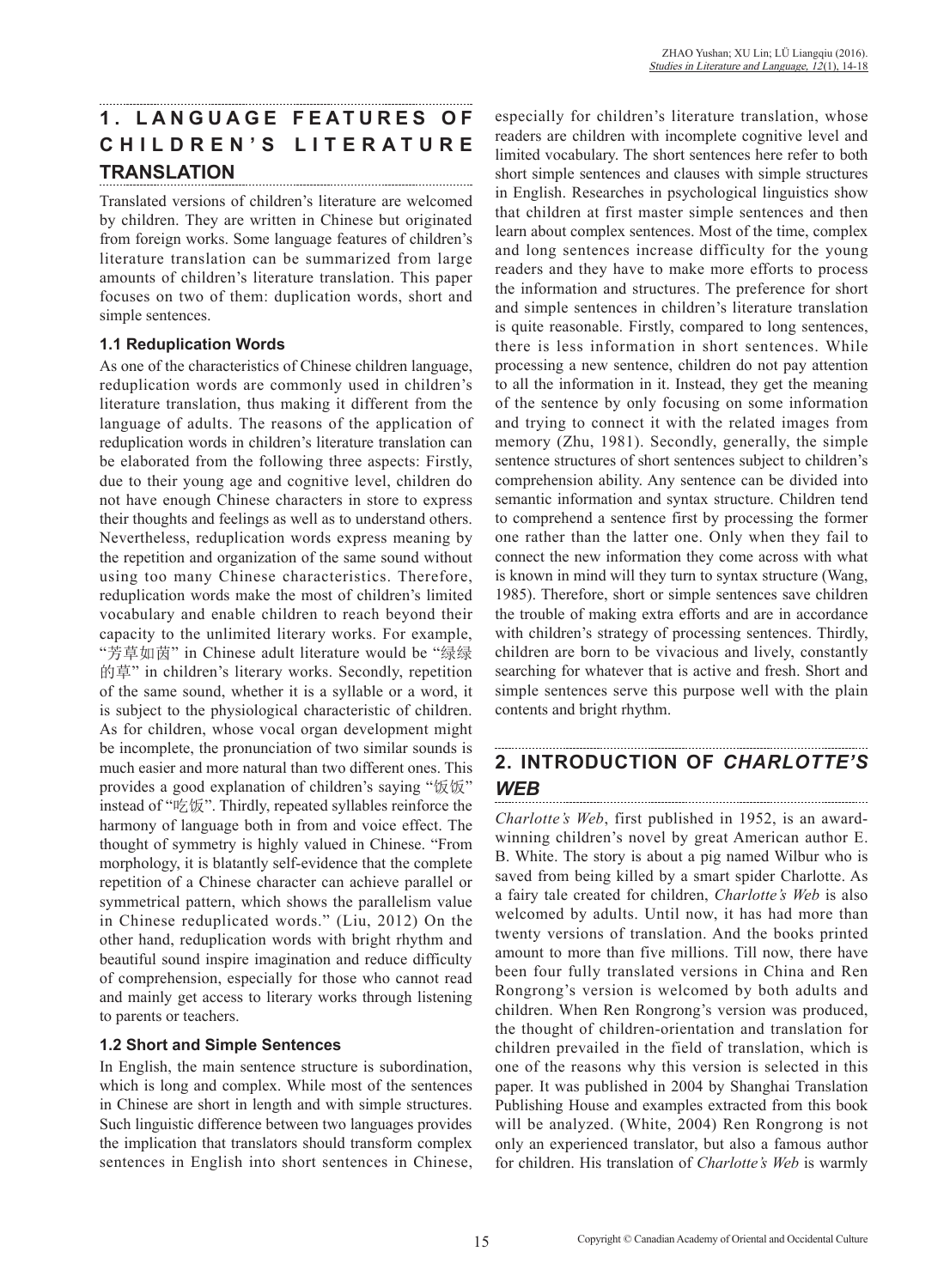welcomed by children, which show that Ren, in his eighties, still remains a good friend of children.

#### **3. SIMPLICITY PRINCIPLE IN GESTALT THEORY**

### **3.1 Gestalt Theory and Translation**

The connection of Gestalt Theory and translation will be elaborated from two aspects. First, translation is closely related to psychology. Translation works are the creation of translators' mental process. "Only by understanding the process can we hope to help ourselves and others to improve their skills as translators." (Bell, 2001, p.22) Therefore, application of psychology in translation has a positive significance in improving translation ability and polishing the target language text. Second, it is the development of text linguistics that leads to the integration of Gestalt psychology and translation. Traditional linguistics attaches importance to sentences, which result in the sentence-oriented translation theory. Translators try to achieve structure equivalence in translation while ignoring the relationship between sentences and sentences. Later, text linguistics makes up for the deficiency. The text which translator is dealing with is not only a combination of grammatical and lexical items, it is also an integrated whole which is more than the sum of its parts. Translators should try to present the cohesive and coherent whole instead of linguistic structure. Text linguistics laid the foundation of introducing Gestalt Theory into translation. The integrated whole is called gestalt in this theory. It holds that the parts of an integrated whole are determined by the whole. They are meaningless without the Gestalt whole. This inspires translator to adopt a top-down view while translating, which means determining the meaning of words, phrase, even sentence in accordance with the integrated whole. In a word, the focus of translation has shifted from the separate words and sentences to the whole text, from traditional ingredient analysis to comprehensive understanding of semantic field which contains gestalt.

#### **3.2 The Principle of Simplicity**

Before we go further, we need to figure out the concept of Gestalt Field, inspired by force field in physics. The force field in physics emphasizes the importance of whole and organizes the changing parts into an integrated whole based on the current condition. Likewise, the force field in our brain coordinates diverse sensory data into a perfect whole. The whole is greater than the sum of its parts and has an impact on them. In viewing gestalt field, the process of our cognition goes from perceiving the parts outside to realizing the dominated whole in our mind. Meanwhile, certain rules are followed in this process. Such rules Gestalt psychologists call gestalt laws

of perceptual organization, a more accurate term would be principles of perceptual organization. These laws were summarized by Max Wertheimer (1880-1943), the founder of Gestalt psychology.

There are more than one hundred Gestalt laws, and this paper is focusing on one of the most important laws -- the law of simplicity. Law of simplicity means that "stimuli is organized in the simplest way possible" both visually and psychologically (Plotnik, 1996, p.117). According to Gestalt laws of perceptual organization, vast ranges of phenomena in perceptual organization have been widely interpreted as revealing a preference for simplicity (Wertheimer, 1938, pp. 45-63).

It is also called the "law of Pragnanz" or "the law of good figure". There exists an effortless temptation to perceive the diverse components in the outside world in the simplest way to form the regular, symmetrical, and stable whole. With such harmony structure in mind, we generate meaning from the seemingly disconnected information.

On the other hand, cognitive objects are supposed to be organized in a simple and regular way. If the number of disconnected parts goes beyond our capacity, we tend to omit extra stimuli in accordance with rules of symmetry, regularity and smoothness. Therefore, the law of simplicity also refers to the fact that because of the impulsion of harmony and simplified structure in the mind, people may delete the redundant bits of information to highlight the most important ones.

# **4. SIMPLICITY PRINCIPLE AND** *CHARLOTTE'S WEB*

#### **4.1 Simplicity Principle in Duplication Words**

Duplication is a common phenomenon in children's literature translation. Some examples are extracted from Ren Rongrong's version of Charlotte's Web to illustrate the actualization of simplicity in translation.

Example 1

**ST**: "I get everything beautifully planned out and it has to go and rain," he said. (White, 2004, p.25)

**TT**: "我什么事情都美美地计划好了, 偏偏下雨." 他 说. (Ibid., p.178)

It is obvious that the word "beautifully" in the first example is literally translated into the duplication word "美美地" in Chinese. Here, "beautifully planed out" has the meaning of having made a perfect plan or full preparation for it. Nevertheless, Ren Rongrong does not translate it into "完美的计划" or "充分准备", with the consciousness of simplicity principle in mind, he chooses the simplest pattern"美美", which makes the most of the word "美" and fully conveys the meaning in the original text at the same time. This shows that the word "beautifully" was interpreted in a simple and complete way.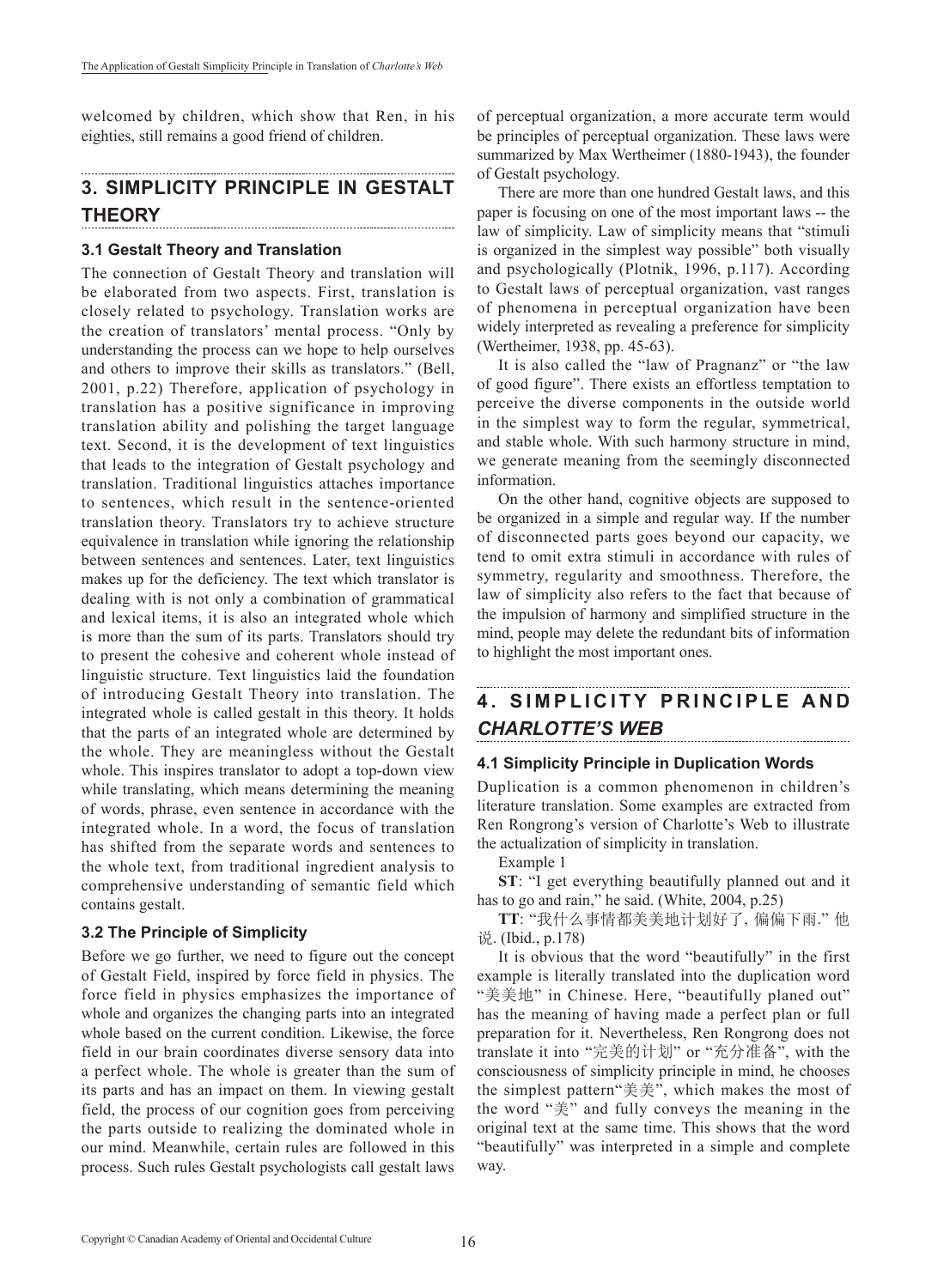Example 2

**ST**: The night seemed long. Wilbur's stomach was empty and his mind was full. (Ibid., p.30)

**TT**: 这一夜好像特别长. 尔格肚子空空的, 可是心满 满的, 都是心事. (Ibid., p.183)

In this example, the words "empty" and " full" are converted into "空空" and "满满", which vividly shows Wilbur's state of being hungry and worrying. Ren Rongrong advocates translating for children, therefore he simplifies what he perceives in the simple description. Without the simplicity principle in mind, these words might be polished into "饥肠辘辘" and "心事重重". It is necessary to point out that Ren's adding "都是心事" after "满满的" does not betray the principle of simplicity. The principle of simplicity aims to the least effort of target readers, whose cognitive level is much different from that of adults. That is to say, compared to adult literary, which advocates succinctness of language to express condensed meaning with words as less as possible, the application of simplicity principle in Children's literature translation also refers to selecting simple words and phrases to reduce the effort of children in reading, even though the translated version is not the shortest in form.

Example 3

**ST**: Every day was a happy day, and every night was peaceful. (Ibid., p.12)

**TT**: 天天这样, 白天快快活活, 夜里安安静静. (Ibid., p.168)

Principle of simplicity tells that we tend to simplify the stimuli we perceive in accordance with rules of symmetry, regularity and smoothness. This is where the term *pragnanz*, namely good figure, comes from. In this example, the duplication words "快快活活" and "安安静 静" reflect exactly the regularity and symmetry in form and meaning of the sentence, while the original version "happy" and "peaceful" even fails to do that.

Simplicity Principle in Short and Simple Sentences

It is easy to find short and simple sentences in children's literary translation. Short and simple sentences have advantages in depicting vivid and active image. Also, short and simple sentences without redundant information convey conciseness.

Example 5

**ST**: "Anywhere you like, anywhere you like," said goose. "Go down through the orchard, root up the sod! Go down through the garden, dig up the radishes! Root up everything! Eat grass! Look for corn! Look for oats! Run all over! Skip and dance, jump and prance! Go down through the orchard and stroll in the woods! The world is a wonderful place when you're young." (Ibid., p.17)

**TT**: "你爱上哪儿就上哪儿, 爱上哪儿就上哪儿," 母 鹅说, "穿过果园, 拱草皮!穿过花园, 拱出萝卜! 拱出 所有的东西!吃草!找玉米!找燕麦!到处跑!蹦蹦 跳跳! 穿过果园, 到林子里去游荡!你年纪小, 会觉得 世界真奇妙." (Ibid., p.172)

The original text mainly uses short and simple sentences to present the excitement of the goose. She enthusiastically encourages Wilber to go out and see the wonderful world. The source text is a Gestalt whole. The translated version reconstructs the Gestalt whole in the same style, using simple sentences, to make it easily accessible for children. Children prefer processing simple sentence structure first and later on learn to process the more difficult one. Therefore, the sentence pattern of "吃草!找玉米!找燕麦!到处跑!蹦蹦跳 跳!" is in line with children's cognitive system as well as their active nature. With the consciousness of simplicity in mind, the translator can realize the vividness of the original texts.

Example 6

**ST**: It was arranged so that you could swing without being pushed. You climbed a ladder to the hayloft. (Ibid., p.61)

**TT**: 荡这秋千不用人推, 你只要爬梯子上堆干草的 阁楼就行. (Ibid., p.213)

In this example, although "it was arranged so that" is omitted in the translated version, the main meaning of the whole sentence "荡这秋千不用人推" has been carried out in translation. According to simplicity principle, diverse bits of information are supposed to be perceived in a way as simple as possible. The original sentences are a Gestalt, an integrated whole. Within the force field of his cognition, Ren recognizes the prominent information and cut off the unnecessary component. Therefore, "荡 这秋千不用人推" is only a part of the whole sentence in form but enough to represents the whole in meaning. In other words, Ren presents the simple form of the original sentence in his translation to children and save young readers the trouble of selecting and identifying. Ren's deletion of unimportant information not only reflects his own application of simplicity principle, but also subject to children's cognitive system.

# **CONCLUSION**

Instead of considering what children ought to read, what children like to read should be the priority both in children's literary and children's literature translation. Children have a preference for using duplication words and simple and short sentences. Better translation of children's literature works fits to the language features of children. The application of Gestalt simplicity principle in children's literature translation is analyzed from the aspect of duplication words, simple and short sentences. Simplicity principle is only one of the most important principles in Gestalt Theory, and other principles such as continuity, proximity, and integrity can also be adopted to analyze certain phenomenon in children's literature translation, which needs further exploration.